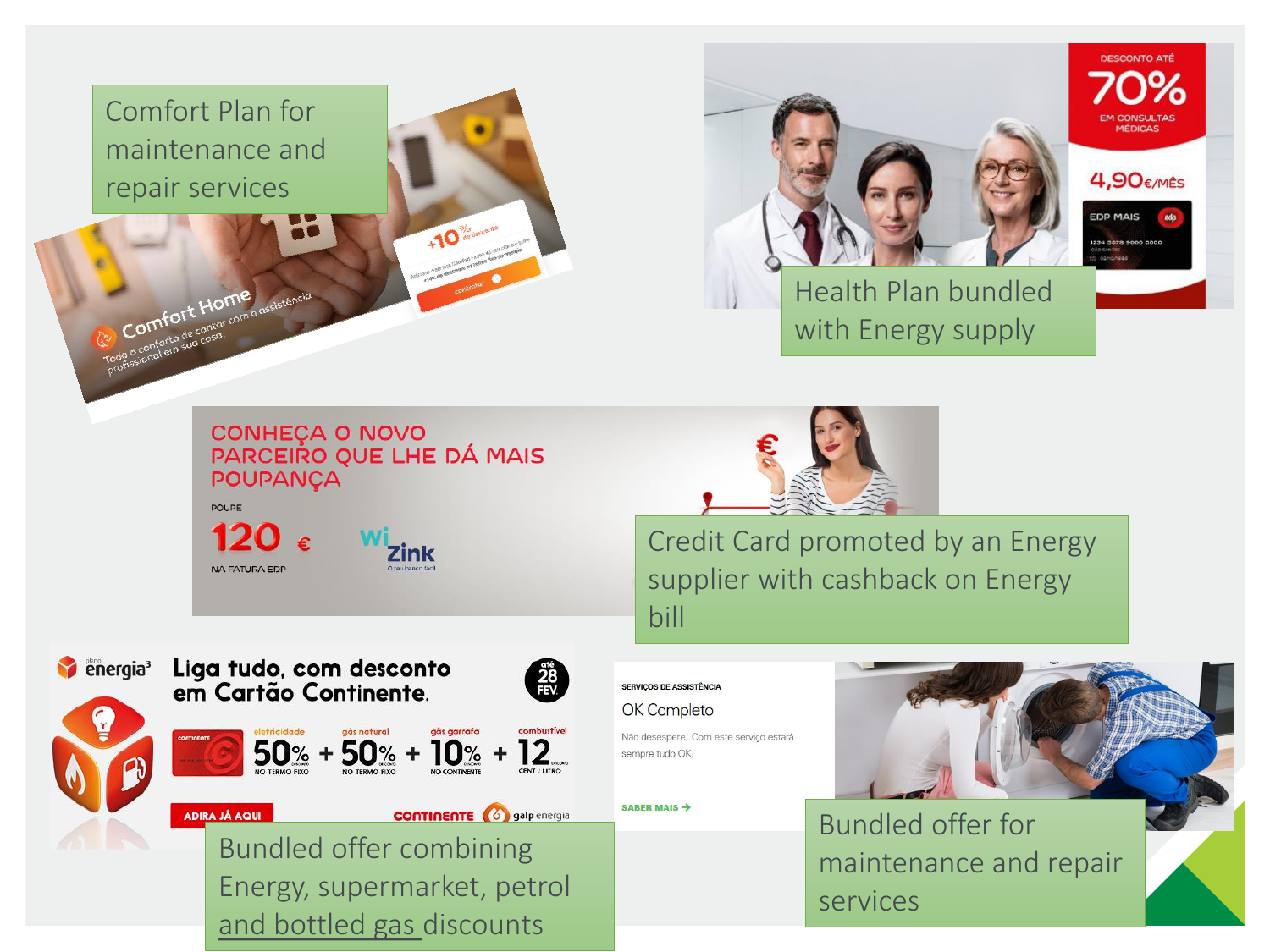



4. The consumer must be clearly and unequivocally informed that subscription to "ancillary", "optional" or "additional" services is independent and does not interfere with the provision of essential public services, except for the possible concession of discounts granted by subscription to those services, which must be clearly identified and quantified in the standardized contract form to be delivered to the consumer;

5. The contractual renewal of the provision of "accessory", "optional" or "additional" services must be subject to prior notice and separate from the energy bill, sent in a timely manner to the consumer:

6. Whenever a change of energy supplier:

- a) leads to the cessation of an "accessory", "optional" or "additional" service, this shall not imply any penalty or subsequent payment corresponding to services that have not been effectively rendered;
- b) does not lead to the cessation of an "accessory", "optional" or "additional" service, namely by the customer's choice, that service cannot imply a worsening of the price, conditions or payment terms of the service that remains in force.

7. When, under the law, the completion or expiration of the right to receive a given price for essential services is invoked, this will be understood to cover also the associated and jointly invoiced "accessory", "optional" or "additional" services.

Rules were included in the **Electricity Commercial** Relations' Code in 2017

A recognition that bundled offers represent a problem for consumers and a need for the Energy Regulator to step in.